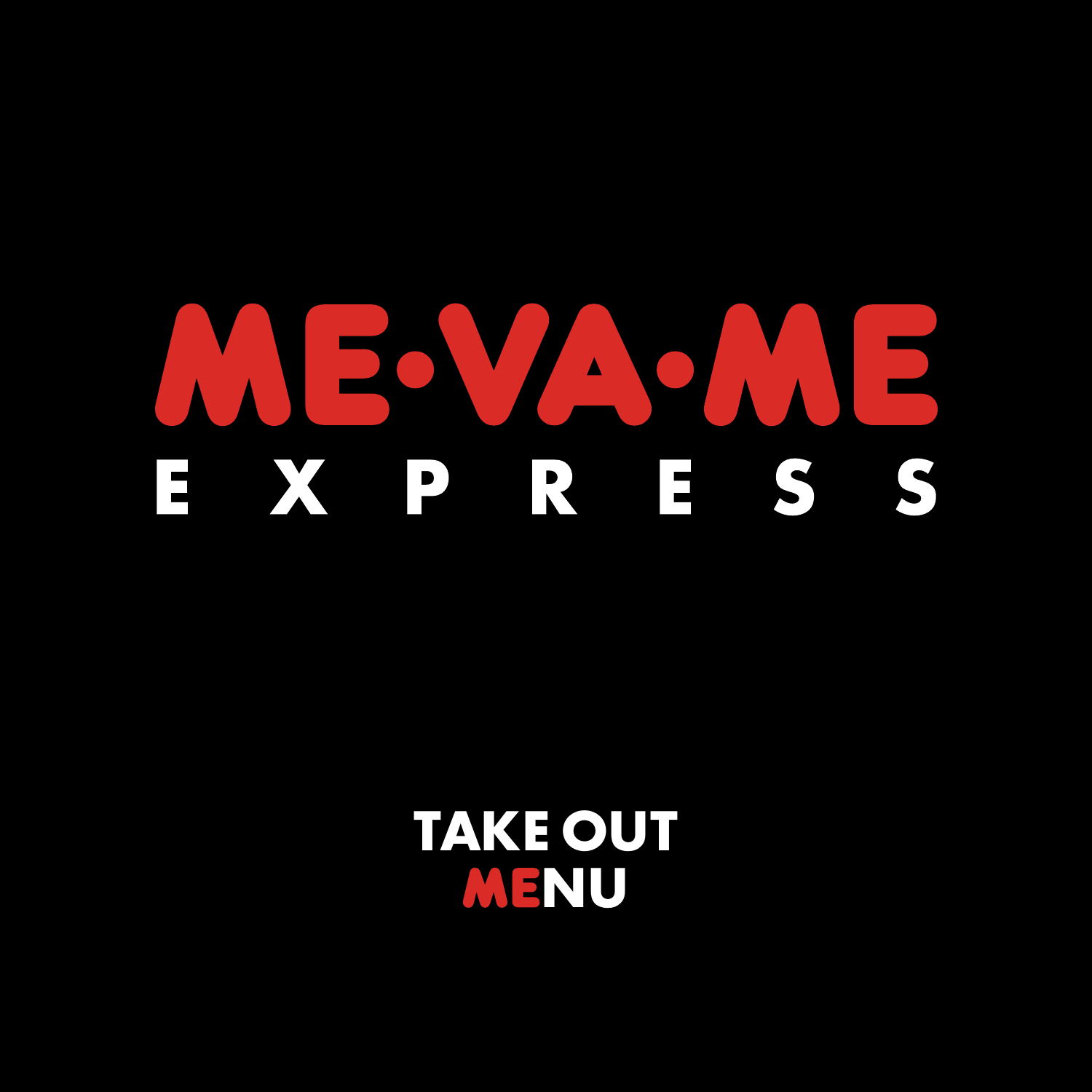## **SANDWICHES**

FALAFEL Laffa: \$12.45 / Pita: \$9.95

#### CHICKEN SHAWARMA GRILLED CHICKEN BREAST GRILLED KEFTA CHICKEN SCHNITZEL

Laffa: \$14.45 / Pita: \$12.95



## **FILLINGS**

Hummus Red Cabbage Salad Mix Turnips Sliced Tomatoes Onion Herb Mix Dill Pickles Banana Peppers Baba Ganoush

## **SAUCES**

Tahini Tzatziki **Chipotle** Creamy Garlic Hot Sauce Amba (Tangy pickled mango sauce that works miracles inside a sandwich)

## **HUMMUS BOWLS**

Served with pita bread.

## GRILLED MUSHROOMS ON HUMMUS \$14.45

Champignon mushrooms, cubed onions and lemon, grilled on an open flame. Seasoned with fresh thyme, garlic and olive oil served on hummus.

## CHICKEN SHAWARMA ON HUMMUS \$16.45

Marinated boneless chicken with our special seasoning, slowly roasted and sliced from our rotating spit, served on hummus.

## **HOT & CRISPY**

## FALAFEL

Crispy fried balls of ground chickpea mixed with herbs and spices, served with Tahini sauce. 6 pcs - \$7.95 / 12 pcs - \$13.95

## MOROCCAN CIGARS

Fried cigar-shaped pastry shell filled with spicy beef, served with Tahini sauce. 6 pcs - \$11.45 / 12 pcs - \$20.45

## SPINACH & DOUBLE CHEESE TRIANGLES

Fried triangle shaped pastry filled with Feta cheese, Mozzarella cheese, spinach, onion and garlic. Served with creamy garlic. 6 pcs - \$11.95 / 12 pcs - \$21.95

## HOT & CRISPY COMBO

Triple the Crunch. Served with: Falafel, Moroccan Cigars and Spinach and Double Cheese Triangles. Served with Tahini sauce, creamy garlic and Chipotle sauce. 9 pcs - \$16.45

## **SOUPS**

DAILY VEGGIE SOUP 12 oz \$7.45 (Ask for the soup of the day)

CHICKEN LENTIL SOUP 12 oz \$7.45 Red lentil, chicken and bulgur (cracked wheat).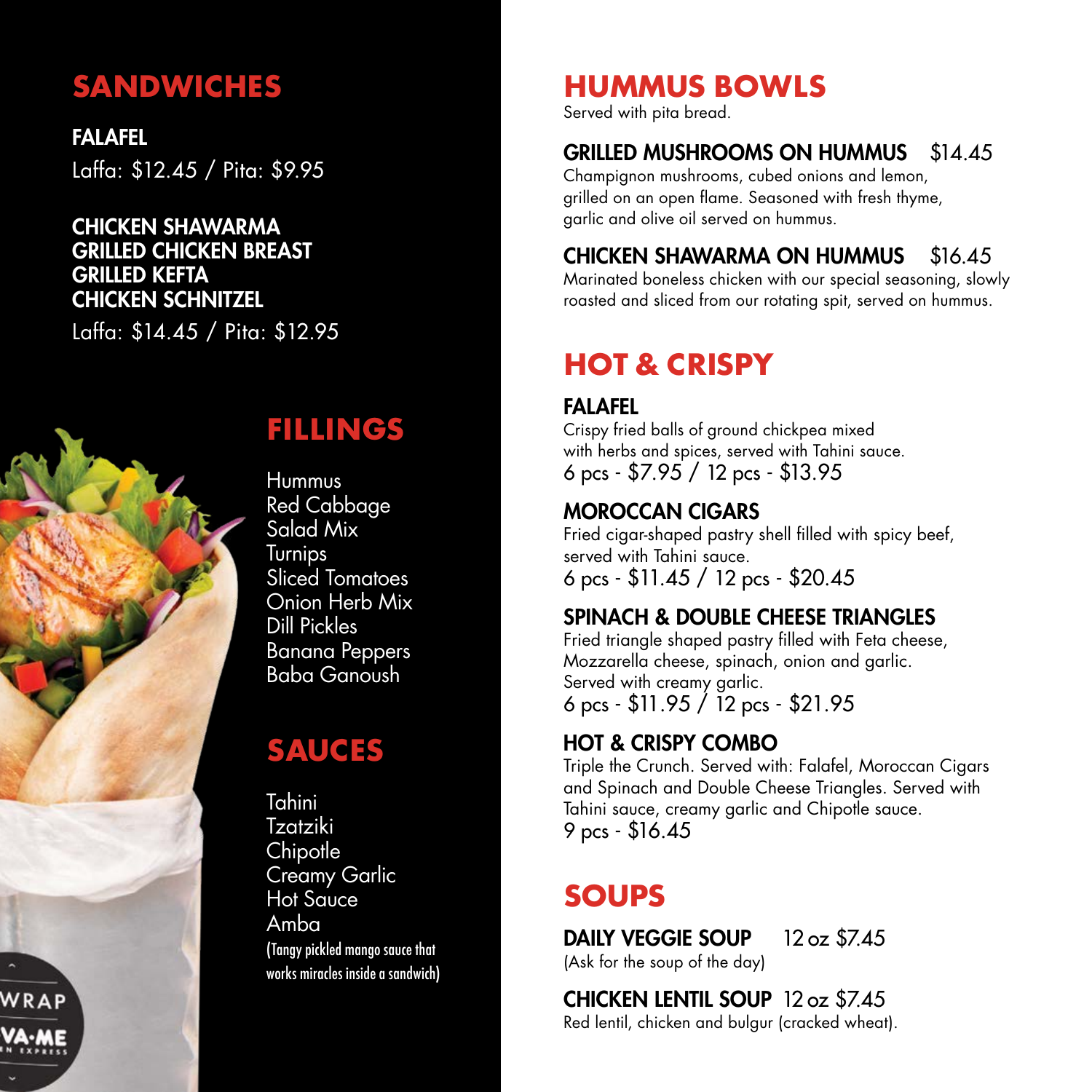## ALAD \$9.75

Spring greens mix, tomatoes, cucumber, red onion, red beets, and carrots, served with our signature house dressing.

#### GREEK SALAD \$10.75

Iceberg lettuce, peppers, red onions, tomatoes, cucumbers, Kalamata olives and feta cheese tossed with our homemade Greek dressing.

#### CAESAR SALAD \$10.75

Crisp hearts of romaine lettuce, fresh pita croutons, carved Parmesan cheese, served with our own Caesar dressing.

#### ISRAELI SALAD \$10.75

Diced cucumbers, tomatoes and onions, tossed with olive oil, lemon juice and a pinch of salt and pepper.

## **UPGRADE YOUR SALAD**

#### **ADD ANY SKEWER**

| • Grilled Chicken Breast | \$8.75 |
|--------------------------|--------|
| • Grilled Chicken Dark   | \$8.75 |
| • Grilled Beef           | \$9.95 |
| • Grilled Lamb           | \$9.95 |
|                          |        |

• Grilled Salmon \$9.95

## **OR ADD 1 OF OUR SPECIALTIES**

- Add any soup/ 12oz
- Schnitzel Fingers / 3 pcs \$4.95
- Chicken Shawarma 5 oz \$7.95
- Grilled Kefta / 2 pcs \$7.95<br>• Falafel / 4 pcs \$6.25
- Falafel  $/$  4 pcs

## **SALADS VARIETY PLATE**

Served with Hummus, chopped salad, red cabbage, pickles, and onion herb mix, and a sauce on the side.

#### FALAFEL

Small \$11.45 Large \$16.45

#### CHICKEN SHAWARMA

| Small | \$13.95 |
|-------|---------|
| Large | \$19.45 |

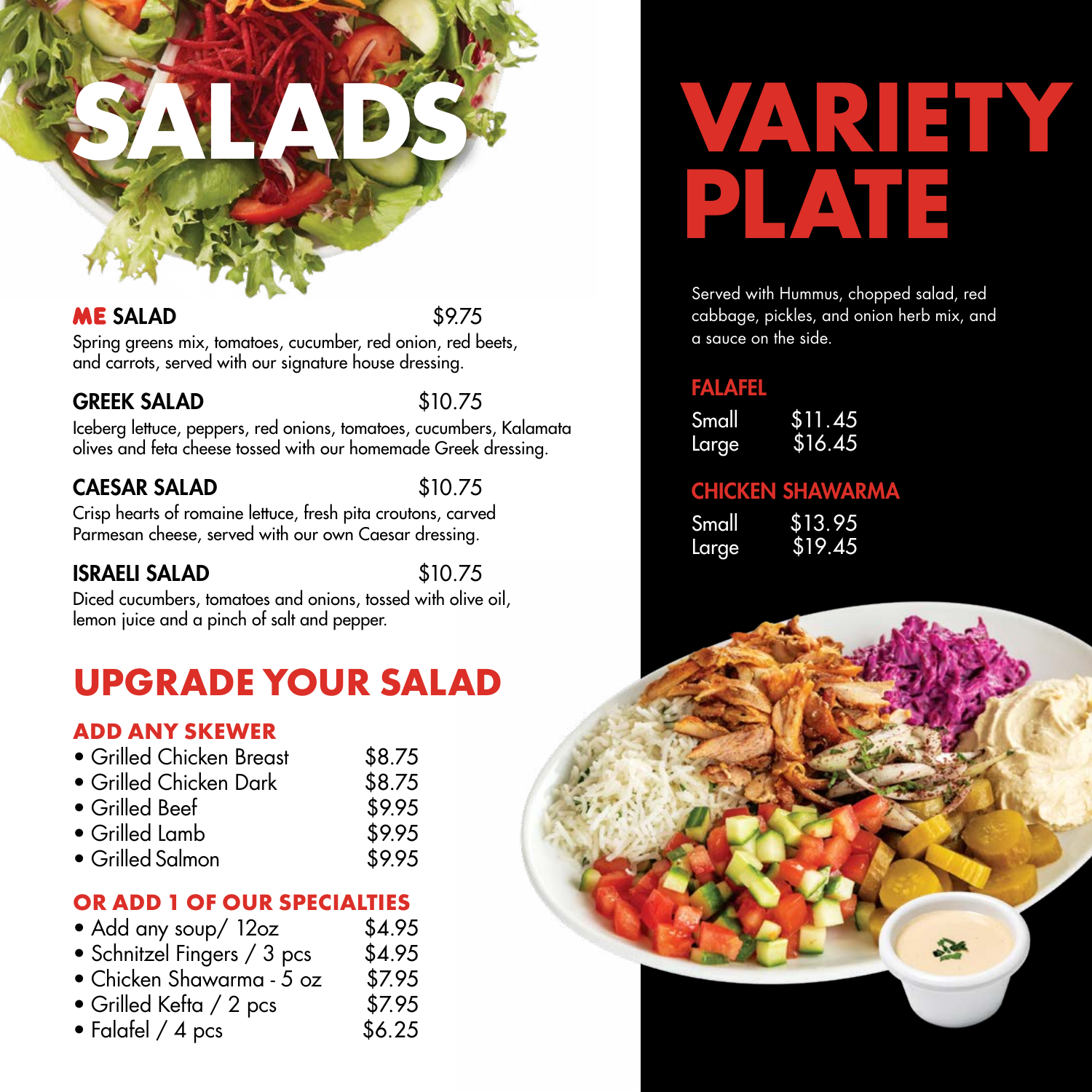## 1. CHOOSE 1 MAIN

FALAFEL 6 pcs - \$17.25

Crispy fried balls of ground chickpeas mixed with herbs and spices, served with Tahini sauce.

## CHICKEN SHAWARMA \$22.95

Marinated boneless chicken with our special seasoning slowly roasted and sliced from our rotating spit. Served with Tahini sauce.

## CHICKEN SCHNITZEL \$22.95

Tender chicken breast butterflied and coated in breadcrumbs with a touch of sesame seeds. Served with fresh lemon and our signature schnitzel sauce on the side.

## GRILLED KEFTA 3 pcs - \$22.95

Minced lamb and veal marinated with spices, herbs and grilled to perfection.

## GRILLED CHICKEN BREAST

Tender pieces of boneless chicken breast with our special seasoning. 1 skewer - \$17.45 / 2 skewers - \$23.45

### GRILLED CHICKEN DARK

Tender pieces of boneless chicken thigh marinated with our special seasoning. 1 skewer - \$17.45 / 2 skewers - \$23.45

### **GRILLED LAMB**

Pieces of lean lamb marinated and grilled the way you like it. 1 skewer - \$19.95 / 2 skewers - \$25.95

### GRILLED BEEF

Pieces of tenderloin beef aged for 28 days, marinated and grilled to perfection. 1 skewer - \$19.95 / 2 skewers - \$25.95

## GRILLED SALMON  $8.07 - $25.95$

Grilled salmon skewers with onions and tomatoes. Served with fresh lemon on the side.



Individually packed meal in a box.

## 2 . CHOOSE 1 SIDE

- Aged Basmati Rice
- Fresh Grilled Vegetables & Herbs
- Potato Wedges with Dill & Garlic
- Red Skin Garlic Mashed Potatoes
- French Fries

## 3. CHOOSE 1 SALAD

- $\cdot$  ME Salad
- Greek Salad (\$1.75 Extra)
- Caesar Salad (\$1.75 Extra)
- Israeli Salad (\$1.75 Extra)

Served with pita bread.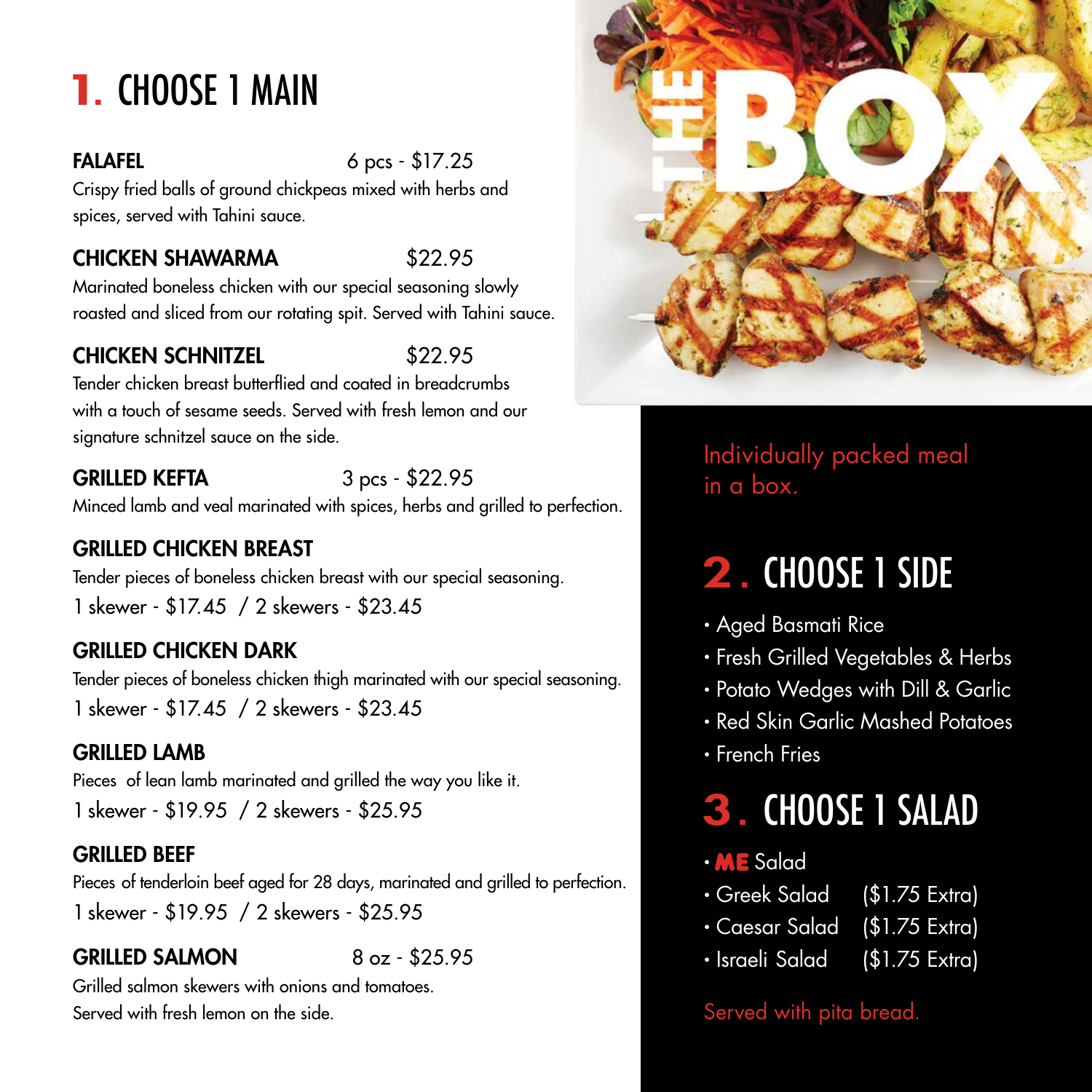# **PLATTERS**

#### LAFFA WRAP

Freshly baked laffa wraps with your choice of Falafel, Chicken Shawarma, Chicken Schnitzel, Grilled Chicken Breast and Lamb Burger Sticks spread with hummus and filled with salad, pickles, onion herb mix, served with variety of sauces.

Small platter served with 12, ½ Laffa Wraps - \$90 Large platter served with 24, ½ Laffa Wraps - \$175

#### SIGNATURE DIPS COMBO

Enjoy our signature dips in one platter for your gathering. Recommended: Hummus, Baba Ganush, fried eggplant, Labaneh & Za'atar and complimentary Harrisa hot sauce. Or you can select any of our signature dips.

Small platter serves 8 people (36 oz) - \$27.45 Large platter serves 16 people (70 oz) - \$55

### HOT & CRISPY COMBO

Triple the Crunch. Served with: Falafel, Moroccan Cigars and Spinach and Double Cheese Triangles. Served with Tahini sauce, creamy garlic and Chipotle sauce.

Small platter served with 30 pcs - \$55 Large platter served with 60 pcs - \$100

Our selection of platters that offer great variety of flavours and have something for everyone. Our platters will entertain any occasion.

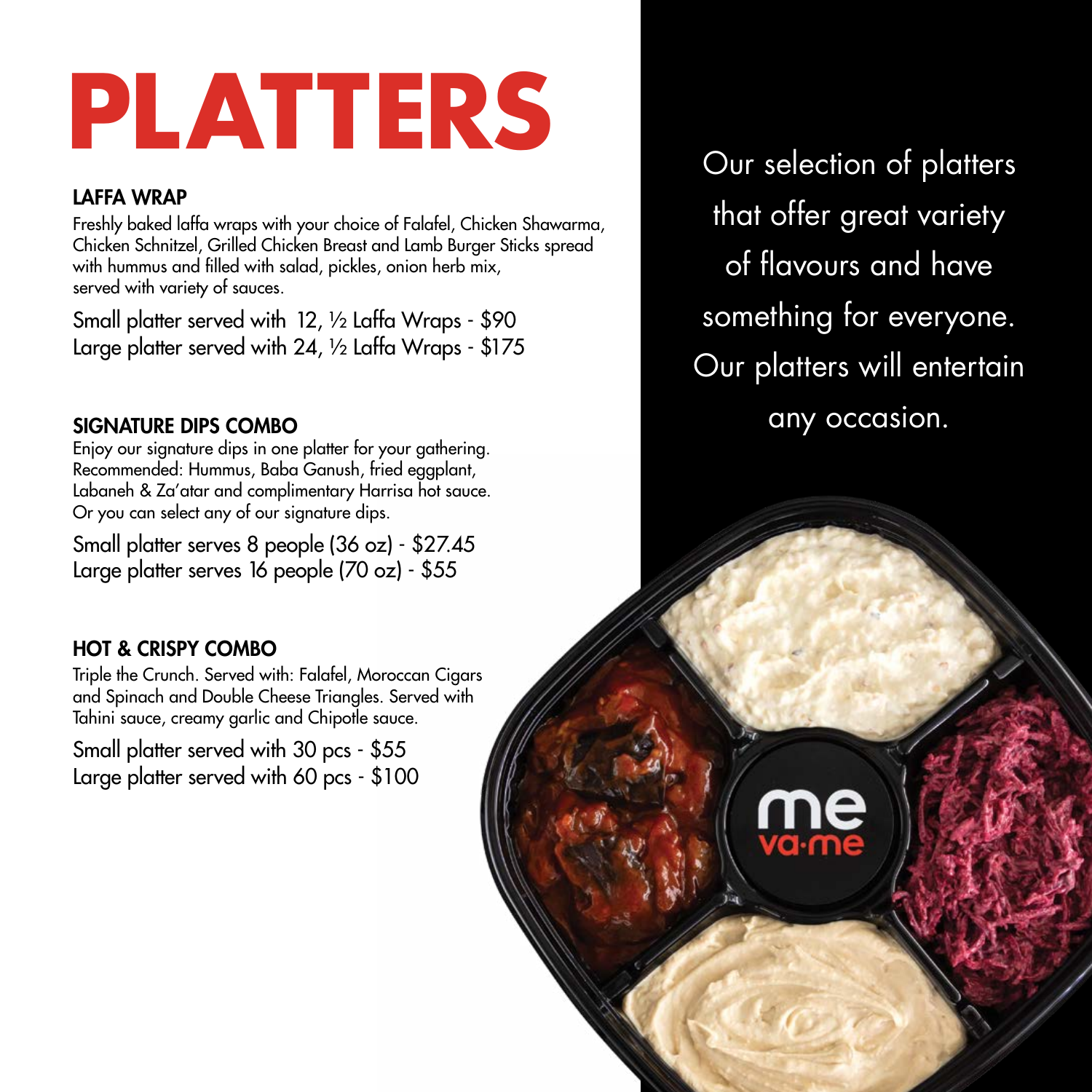# **CORPORATE HOME & CATERING**

## **SIGNATURE DIPS**

Our signature dips are made in house using traditional recipes with great care for freshness and flavour, guaranteed to complement your meal.

## **HUMMUS**

Creamy puree of chickpeas and Tahini sauce seasoned with lemon juice and garlic.

## GREEN EGGPLANT

Green Eggplant on open flame, pureed and mixed with bell peppers, green onions, parsley and garlic.

## **MATBUCHA**

Cooked tomatoes and roasted bell peppers seasoned with garlic and chili peppers.

## **BEETS SALAD**

Diced cooked beets mixed with onions, olive oil and vinaigrette dressing.

## TABULI

Bulgur, finely chopped parsley and mint, tomato and spring onions, seasoned with lemon juice and olive oil.

## COLESLAW

Shredded cabbage and carrots mixed with dressing.

## **ADD ONS**

## LAFFA BREAD \$2.75/laffa

Laffa is a flat bread wrap that is baked fresh to order in a taboon clay oven.

PITA PACK (5 Pitas) \$3.45

## PICKLES 8 oz - \$4.25 / 16 oz - \$7.45

Mix of dill pickles and pepperoncini peppers.

## BABA GANOUSH

Eggplant on open flame, pureed and mixed with mayonnaise, lemon juice and garlic.

## FRIED EGGPLANT

Fried eggplant and onions mixed with a rich tomato sauce.

## RED CABBAGE

Shredded red cabbage mixed with mayonnaise and seasoning.

## LABANEH & ZA'ATAR

A Mediterranean classic, rich and flavourful strained yogurt cheese, sour in taste, healthy in choice, garnished with Za'atar, Mediterranean mixed herbs and extra virgin olive oil.

## MARINATED MUSHROOMS

Champignon mushrooms mixed with bell peppers, carrots and celery, marinated in vinegar and lemon juice.

| $8$ oz - \$7.45 / 2-4 ppl     |
|-------------------------------|
| $16$ oz -\$12.95 / 5-8 ppl    |
| $32$ oz - \$21.45 / 10-15 ppl |

## TAHINI 8 oz - \$6.45 / 16 oz - \$10.95

Mixture of sesame seeds paste, lemon juice and garlic.

## HOT SAUCE  $5$  oz  $-$  \$5.25

Chili peppers mixed with herbs and spices.

#### HOUSE DRESSING 8 oz - \$5.25 / 16 oz- \$8.25 Our signature homemade salad dressings.

Menu items and prices may vary by locations | Products are prepared in a facility where allergens are present.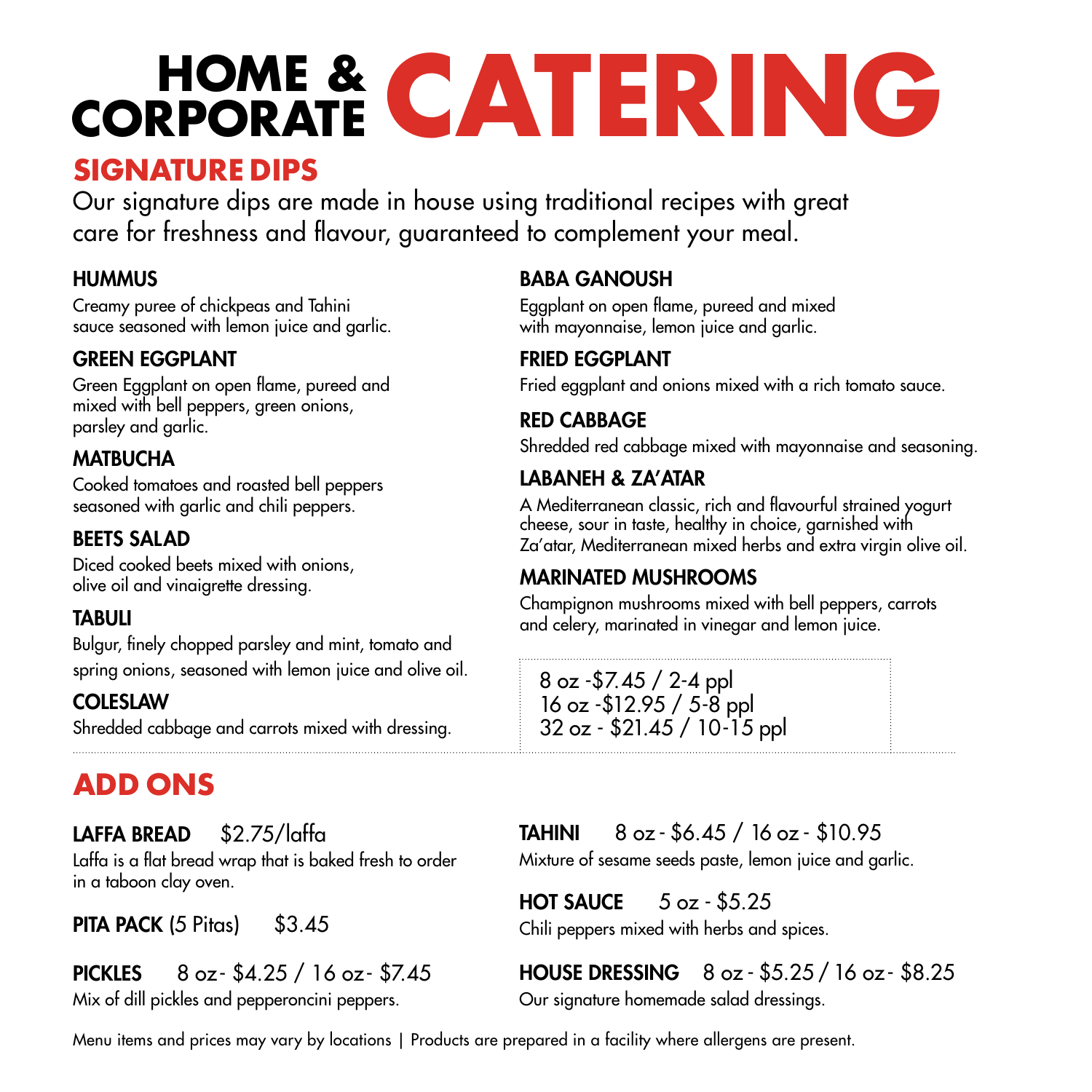## **MAINS**

Create your home, corporate or party menu with our mouth-watering selections of mains, sides, and salads.

## **GRILLED**

| <b>GRILLED CHICKEN BREAST SKEWER</b><br>Recommended 1 per person | \$9.45/each  |
|------------------------------------------------------------------|--------------|
| GRILLED CHICKEN DARK SKEWER<br>Recommended 1 per person          | \$9.45/each  |
| <b>GRILLED BEEF SKEWER</b><br>Recommended 1 per person           | \$10.95/each |
| GRILLED LAMB SKEWER<br>Recommended 1 per person                  | \$10.95/each |
| <b>GRILLED SALMON SKEWER</b><br>Recommended 2-3 per person       | \$5.95/each  |
| <b>OUR SPECIALITIES</b>                                          |              |
| Grilled Kefta<br>Recommended 2 per person                        | \$4.95/each  |
| SHAWARMA (By the pound)<br>Recommended 2-4 people                | \$25.95/lb   |
| <b>CHICKEN SCHNITZEL FINGER</b><br>Recommended 2-3 per person    | \$1.95/each  |

## **SALADS**

S: 3-6 ppl / M: 8-12 ppl / L: 18-22 ppl

**ME SALAD** S: \$9.45 /M: \$17.25 /L: \$32.45

GREEK SALAD S: \$10.45 /M: \$19.25 /L: \$36

CAESAR SALAD S: \$10.45 /M: \$19.25 /L: \$36

ISRAELI SALAD S: \$12 / M: \$20

## **SIDES**

S: 3-5 ppl / M: 6-10 ppl / L: 12-18 ppl

AGED BASMATI RICE S: \$6.95 / M: \$10.95 / L: \$20.45

FRENCH FRIES S: \$6.95 / M: \$10.95 / L: \$20.45

POTATO WEDGES WITH FRESH DILL AND GARLIC S: \$8.95 / M: \$16.45 / L: \$32.45

GRILLED FRESH SEASONAL VEGETABLES WITH THYME & GARLIC S: \$8.95 / M: \$16.45 / L: \$32.45

RED SKIN GARLIC MASHED POTATOES S: \$8.95 / M: \$16.45 / L: \$32.45

## **BRING ME TO YOUR TABLE**